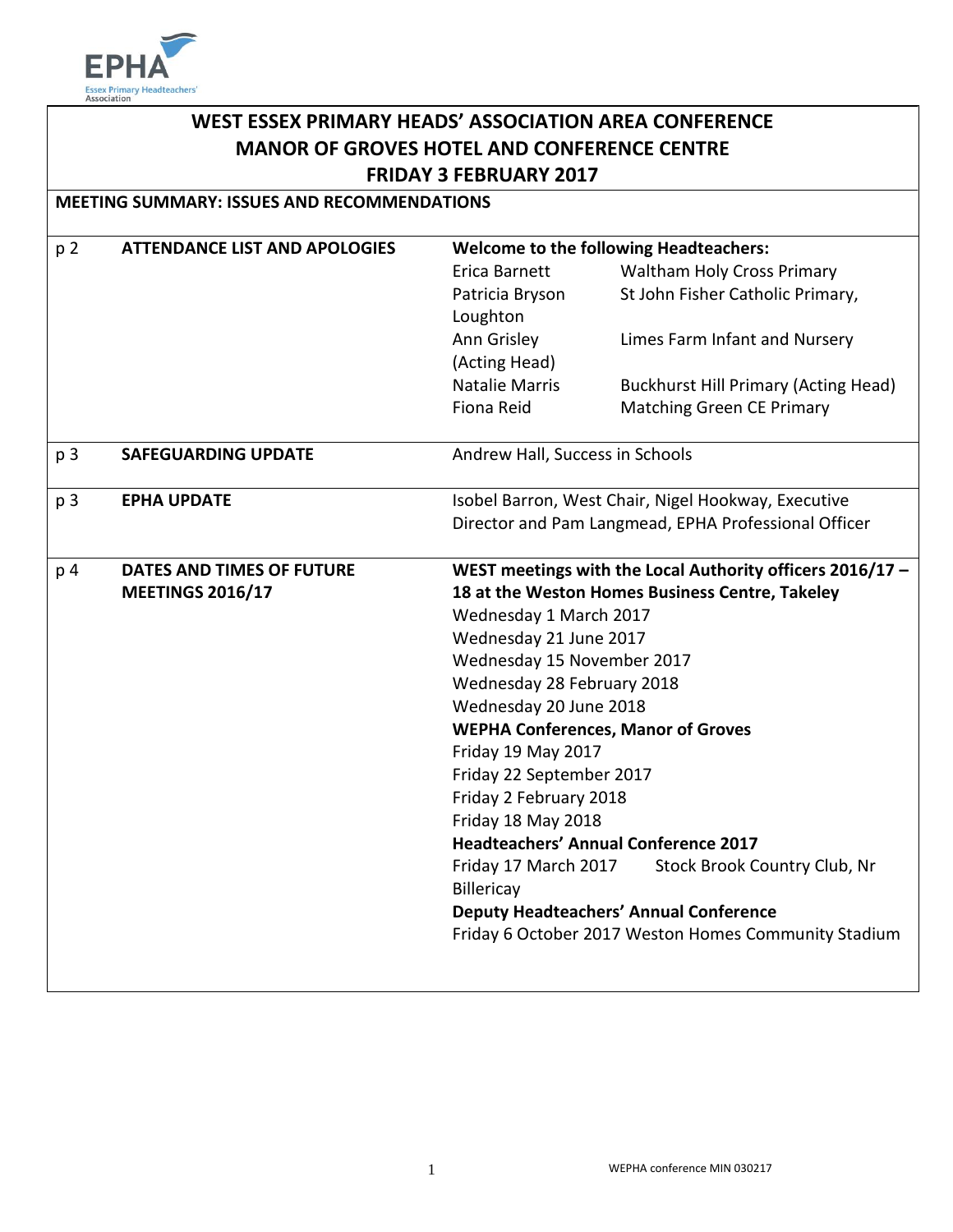

# **WEST ESSEX PRIMARY HEADS' ASSOCIATION AREA CONFERENCE**

# **FRIDAY 3 FEBRUARY 2016**

#### **Present**

Lawrence Garside Felsted Primary

Kate Hockley Radwinter CE Primary **In Attendance Apologies** Sarah Cowley The Henry Moore Primary Victoria Marrow Hatfield Heath Primary Nicola Jenkin Moreton CE Primary

Matthew Curzon St Mary's CE Primary,

Andrew Hall Success in Schools

Stansted

Isobel Barron Roseacres Primary West Chair Tracy Bratley **Manuden Primary Sarah Mitchell** Great Chesterford Primary Lorna Brittaine Sheering CE Primary Christine Peden Pear Tree Mead Primary Gary Brown **Ashdon Primary Cary Brown** Bentfield Primary David Burles Fawbert & Barnard UNDL Primary Karen Cayford St Mary's CE Primary, SW Emma Vincent RA Butler Academies John Clements Hatfield Heath Primary Karen Wallace Moreton CE Primary Vicky Early **Harlowbury Primary** Kevin Watts Great Dunmow Primary Mary Evans The Henry Moore Primary Julie Witteridge White Bridge Primary Alan Gardiner Farnham & Rickling Federated Primaries Elizabeth Gelston The Downs Primary Clare Griffiths Dunmow St Mary's CE Primary Louise Gurney Debden CE Primary Victoria Haylock Nazeing Primary

Lucy Mawson Bernadette Miele

Rosalind Allsop Clavering Primary **Alison Kerrell** Great Bardfield Primary Gina Bailey St James CE Primary Julie Lorkins St Andrew's CE Primary, North Weald Stebbing Primary Tany's Dell Primary Christine Tonkins St Mary's CE Primary, Stansted Jonathan Tye Churchgate CE Primary

Pam Langmead EPHA Professional Officer Sarah Hurwood Epping Upland CE Primary Nigel Hookway EPHA Executive Director Claire Jackman Great Easton CE Primary Christine Lee The Henry Moore Primary Natalie Marris Buckhurst Hill Primary

Note: If your attendance or apologies have not been noted please contact the EPHA Professional Officer at pam@langmead.me.uk for amendment.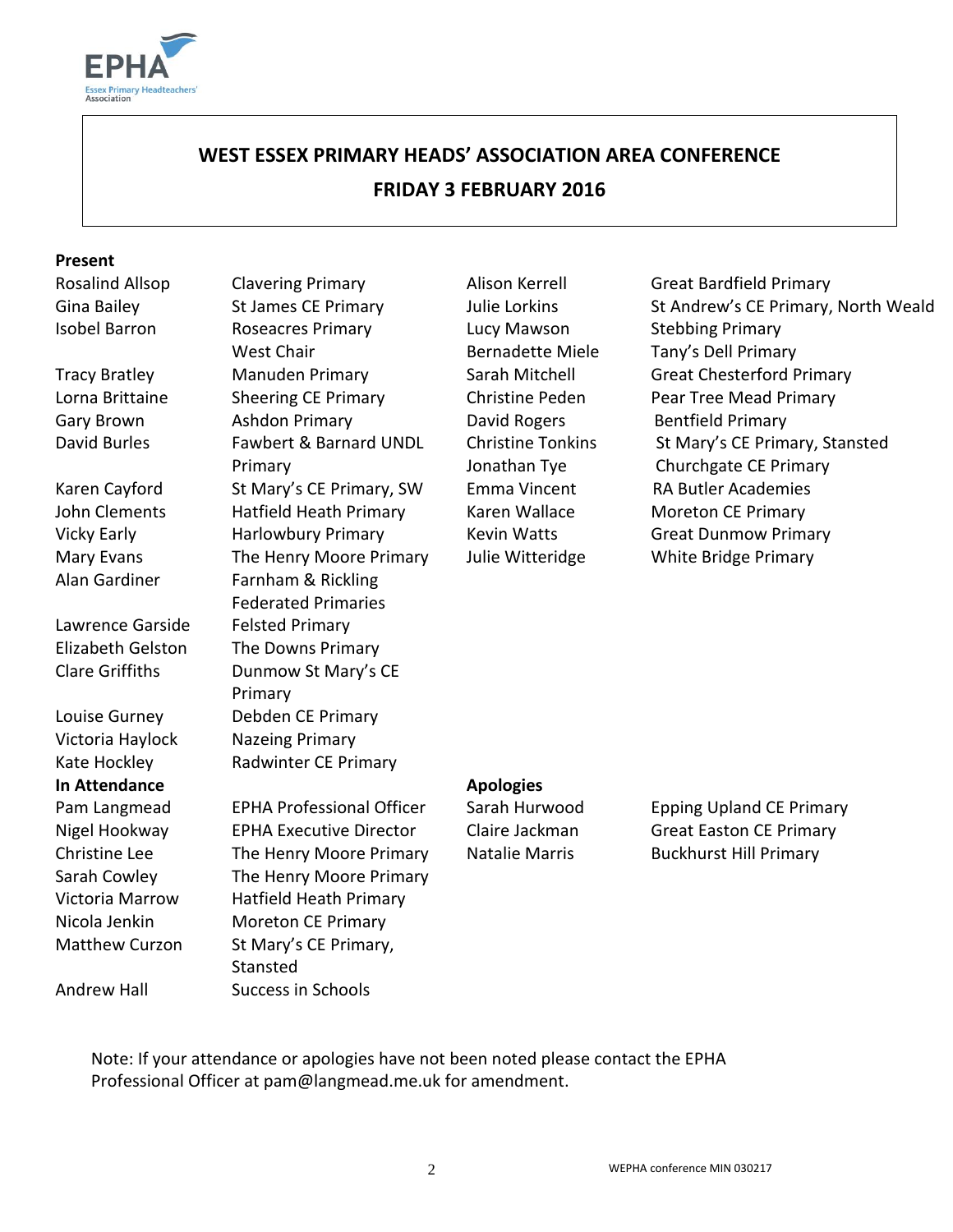

### **NOTES OF THE SPRING TERM WEPHA CONFERENCE HELD ON FRIDAY 3 FEBRUARY 2017 COMMENCING AT 9.15 AM**

#### **Action**

#### **1. SAFEGUARDING UPDATE**

Andrew Hall is an experienced teacher with nearly 30 years of service in schools. He became a headteacher in 1997 and has led a wide variety of schools, including a school serving inpatients at a long-stay child and adolescent psychiatric hospital. Andrew worked with Cambridge Education Associates raising achievement in schools needing improvement where he specialised in leading secondary schools for students with behavioural difficulties. Andrew's last headship was of a split-site, primary and secondary school for children and young people with Social, Emotional and Behavioural Difficulties in east London.

In 2010, Andrew set up '[Success In Schools Ltd.](http://www.successinschools.co.uk/home/)' to share his experience and help colleagues develop their skills working with students who find learning difficult for whatever reason. Since 2011 Andrew Hall has focused on supporting schools and colleges with their safeguarding and child protection policies and procedures. Andrew's training focusses on the needs of school staff and headteachers and ensures that he shares practical strategies that really make a difference. In addition to supporting safeguarding work in schools, Andrew now works hard to help pupils, staff and parents learn to keep themselves safe whilst using the internet.

Andrew introduced himself by sharing a photo of his infant class, and made the point that we couldn't assume that the children in the photo were later, as adults, classed as the same gender – he noted that one of the issues that he is seeing in many schools is that of transgender. Andrew also gave an anecdote about how disclosures are made – rarely neatly, but more likely to be a throwaway comment that gives a member of staff an "uh oh" moment. He urged us to listen to those feelings and to encourage staff to do the same.

The session covered:

- Effective Safeguarding
- Policy into Practice
- Governor Responsibilities
- Understanding Grooming

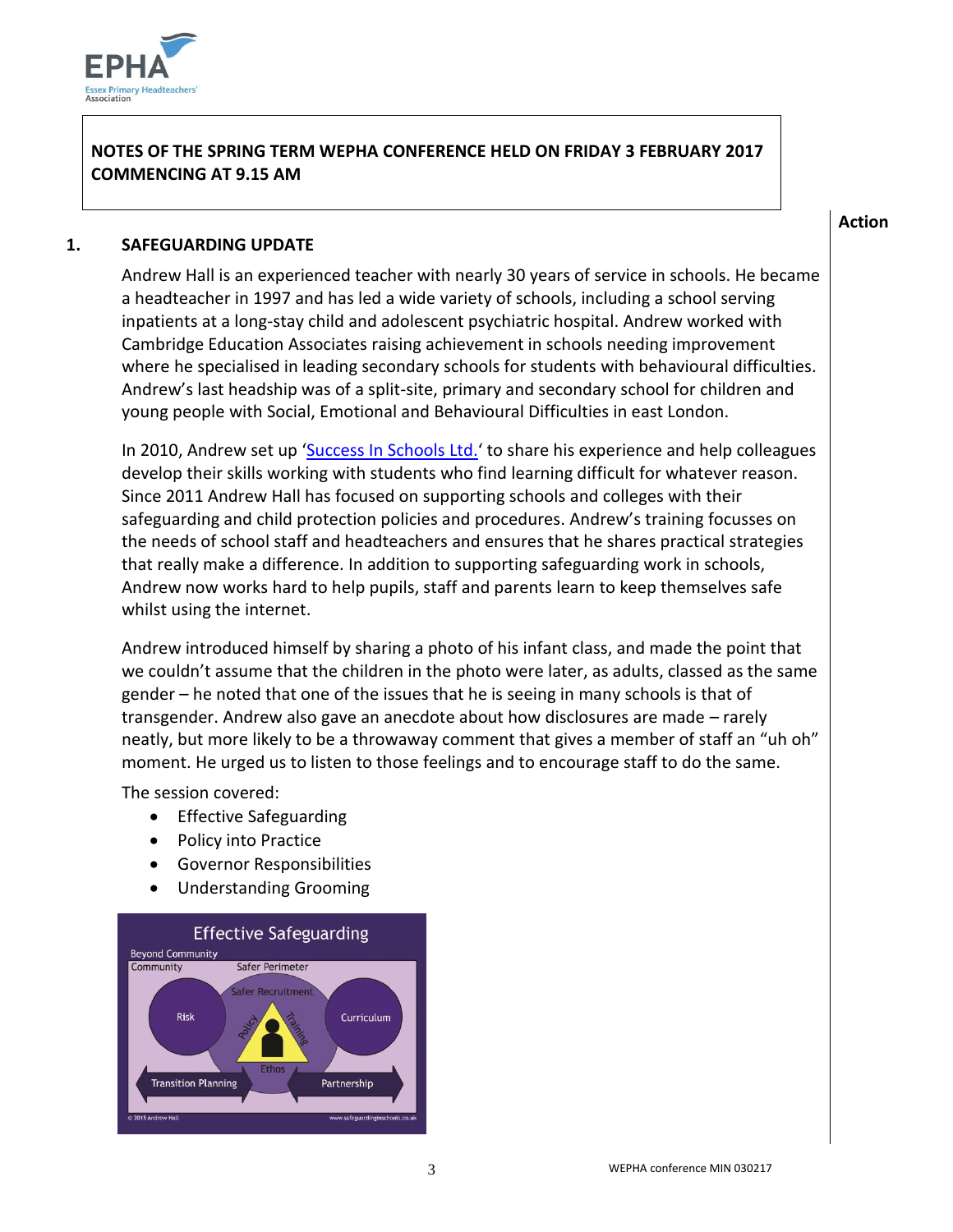

Andrew's effective safeguarding model puts the child at the centre, and emphasizes the following:

- Policies that should be personalized to the school
- Training for all staff, which he prefers to call "building capacity"
- Fthos

Schools need to determine their safeguarding risks, whether local, national and international. They then need to ensure that their curriculum teaches their pupils about the risks that they face.

The curriculum can be broken down to national, the wider curriculum and the curriculum that children and young people get from their peers.

The safer perimeter should be characterized by a single point of entry into schools – Andrew makes a point of trying to gain entry to schools without making himself known to the office staff. His accounts of how easy it was to get into many schools were hair raising and he was often assisted by helpful children!

Partnership – Andrew reminded us not to rely on the traditional partners, health, social care and the police, but to create our own partnerships, for example holding DSL (Designated Safeguarding Lead) cluster meetings with other local schools.

Transition planning – between school phases, but not forgetting children missing education and how they are managed.

Andrew has a useful flowchart for referrals on his website https://www.safeguardinginschools.co.uk/headteachers-update-spring-term-2017/

He gave the following advice when responding to child protection and safeguarding matters:

Recognise – Respond – Refer – Reflect

The headteachers discussed the ways in which they raised safeguarding awareness in their schools – these included DSL photos Communication Pupil matters section in every staff meeting Leaflets Posters/training Different coloured lanyards to identify types of visitors

Record keeping – Andrew suggested the following five sections in a file: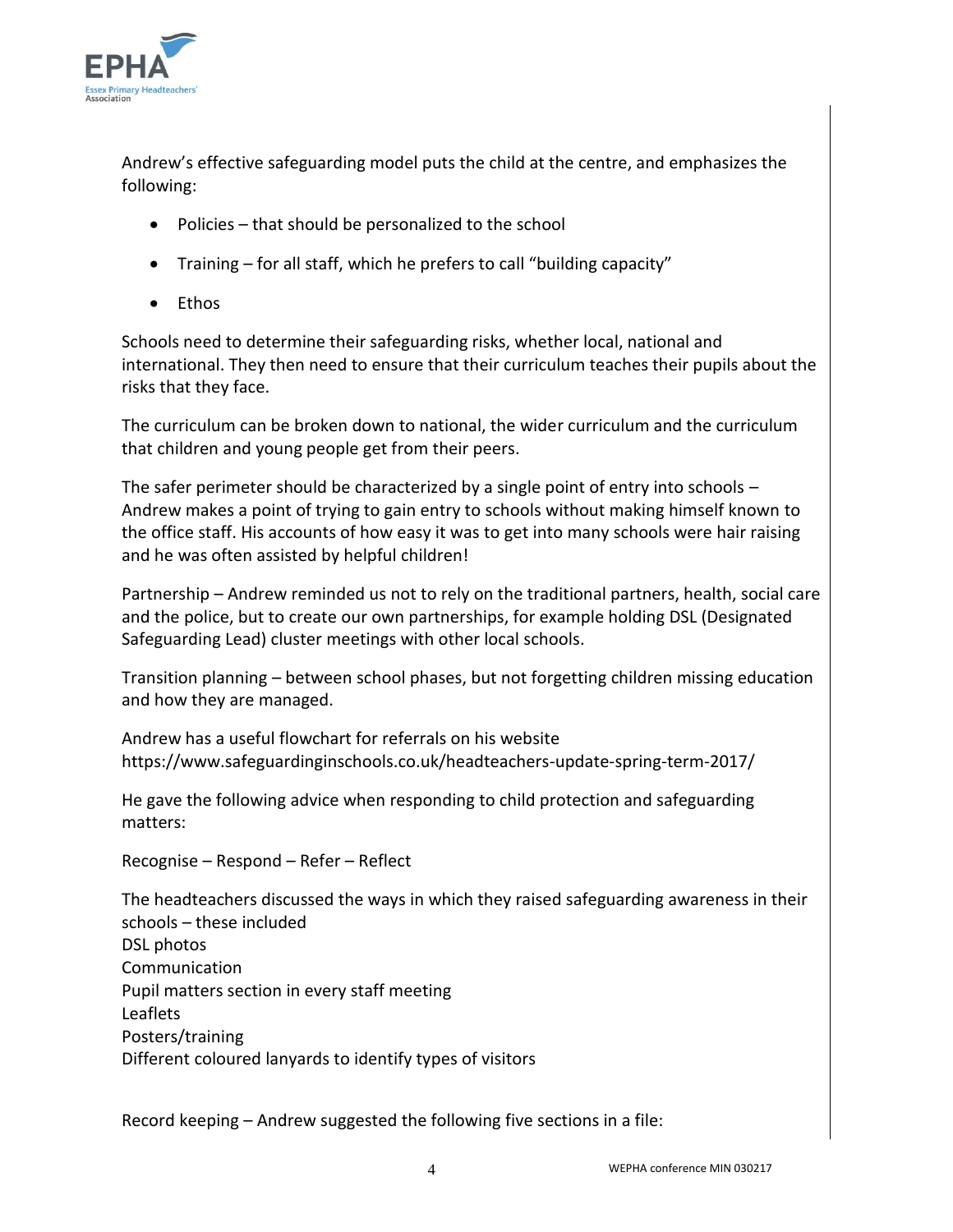

- 1. Administration and chronology
- 2. Internal information
- 3. External Information
- 4. Meeting notes/report
- 5. Child protection plans/legal papers

He mentioned MyConcern – an online tool for recording child protections incidents. http://www.myconcern.co.uk/

*MyConcern® is our simple to use, safe and secure software for recording and managing all safeguarding concerns. The system enables all staff to record any safeguarding concern, safe in the knowledge that a proper record has been made and that their safeguarding lead has been automatically notified. It also equips the designated safeguarding lead to assess each concern and manage any ongoing action that needs to be taken.* 

One headteacher endorsed this product saying that it was very valuable and had made the record keeping for child protection and safeguarding simple and comprehensive.

#### **Governor responsibilities**

Set out in KCSiE, particularly in Chapter 2, (page 14 onwards) *The management of safeguarding - The responsibility of governing bodies, proprietors and management committees*

The new Governance Handbook (January 2017) clearly sets out the safeguarding requirements in section 6.1 (page 87 onwards). This repeats and is in line with the requirements in KCSiE.

#### Grooming

Andrew explained that in a study of convicted teachers, 23% had deliberately chosen to go into teaching to have access to children. He talked about the David Finklehor research on safety recruitment and the typology of sexting.

The study presupposes 4 pre-conditions for child sexual abuse: **Motivation**

**Internal inhibitors** (conscience) – overcoming this inhibition has been helped by the internet as paedophilia has become the "norm" for a huge group of people. It enables:

- connection with other paedophiles
- easy connection with children
- children supplying their own images

**External inhibitors** (creating opportunity)

#### **Overcoming victim resistance** by

• targeting a (probably vulnerable) child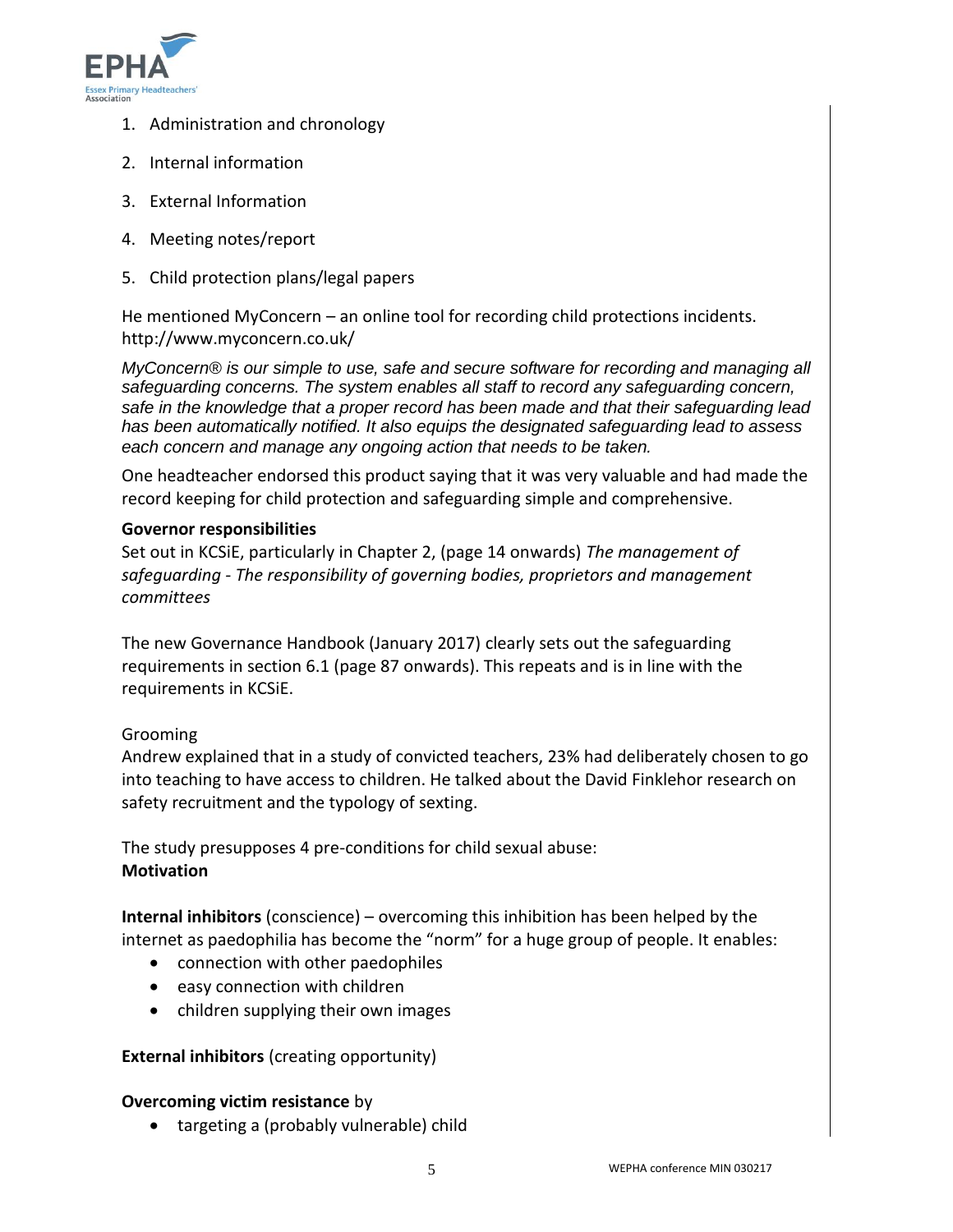

- creating trust
- Justifying a need
- sexualising the contact
- maintaining control

Andrew argued that prevention must include:

- a specific safeguarding ethos
- facilitating the raising of concerns
- "courageous" leadership

#### Sexting

Sexting in schools and colleges guidance

Andrew talked about Hackers Continuum of Sexual Behaviour in Children and the Brook Traffic Light Tool. He also reminded the group that there are five points of immediate referral to MASH or police in relation to sexting:

- 1. Adult involvement
- 2. Coercion or blackmail
- 3. Extreme or violent
- 4. Under 13
- 5. Immediate risk of harm

Andrew reminded heads to ask their staff, following training:

What have you learnt today?

What have you heard which makes you see things differently? What will you do differently following the training?

Other guidance mentioned:

- The guidance for safer working practices for those working in education settings
- SET Prevent Policy and guidance
- The online safety guidance for schools governors this comes with a health warning from me, as the expectations in the document are high!

#### Andrew's spring term briefing

<https://www.safeguardinginschools.co.uk/headteachers-update-spring-term-2017/>

Brook Sexual Behaviours traffic light tool <https://www.brook.org.uk/our-work/the-sexual-behaviours-traffic-light-tool>

The Blast Project <http://www.mesmac.co.uk/projects/blast>

Alright Charlie <https://www.youtube.com/watch?v=UGEgn767XAk>

[www.stopitnow.org.uk](http://www.stopitnow.org.uk/)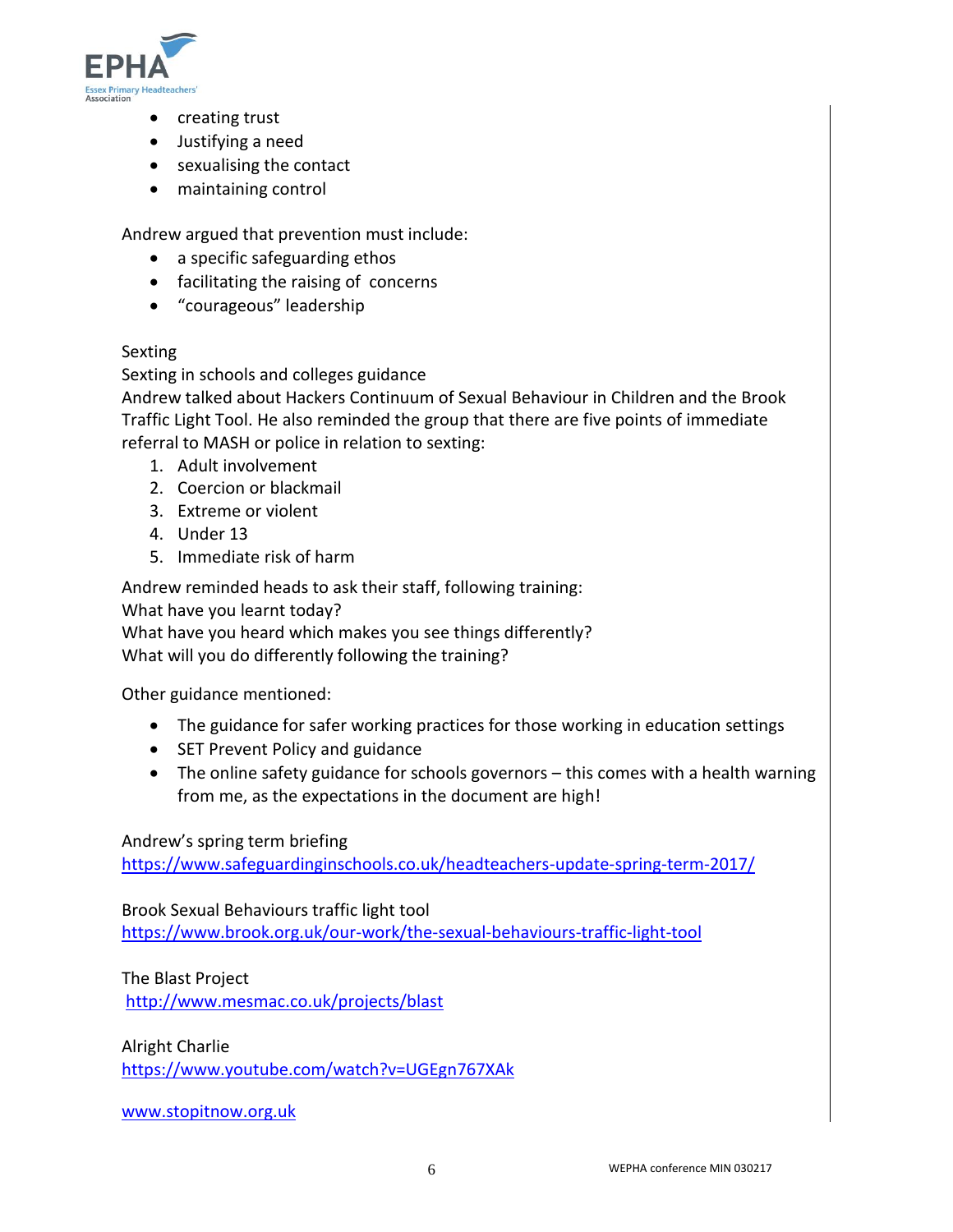

#### NSPCC PANTS campaign

<https://www.nspcc.org.uk/preventing-abuse/keeping-children-safe/underwear-rule/>

#### **2. EPHA UPDATE**

Isobel Barron, the West EPHA Chair, welcomed headteachers to the conference and in particular those Headteachers who have taken up new appointments in the West this term, including:

#### **Welcome to the following Headteachers:**

| Erica Barnett         | <b>Waltham Holy Cross Primary</b>           |
|-----------------------|---------------------------------------------|
| Patricia Bryson       | St John Fisher Catholic Primary, Loughton   |
| Ann Grisley           | Limes Farm Infant and Nursery (Acting Head) |
| <b>Natalie Marris</b> | <b>Buckhurst Hill Primary (Acting Head)</b> |
| Fiona Reid            | <b>Matching Green CE Primary</b>            |

Isobel noted that Anne-Marie McCann, Headteacher at St Albans Catholic Primary, had been Highly Commended in the Primary Headteacher of the Year category of the Essex Teaching Awards, announced the previous day. She was congratulated on her success.

Nigel Hookway (Executive Director) reminded headteachers that he had recently circulated a draft letter about the current funding crisis in schools that EPHA was urging heads to send to their MPs. He noted that EPHA and ASHE representatives were meeting Essex MPs on Thursday 9 February, and would be discussing this issue and the recruitment and retention challenges for Essex schools.

Pam Langmead, Professional Officer, gave a briefing, updating headteachers on a number of key areas including Ofsted, safeguarding, the Local Authority and the DfE, governance and EPHA. She agreed to make the briefing paper available to the headteachers after the meeting.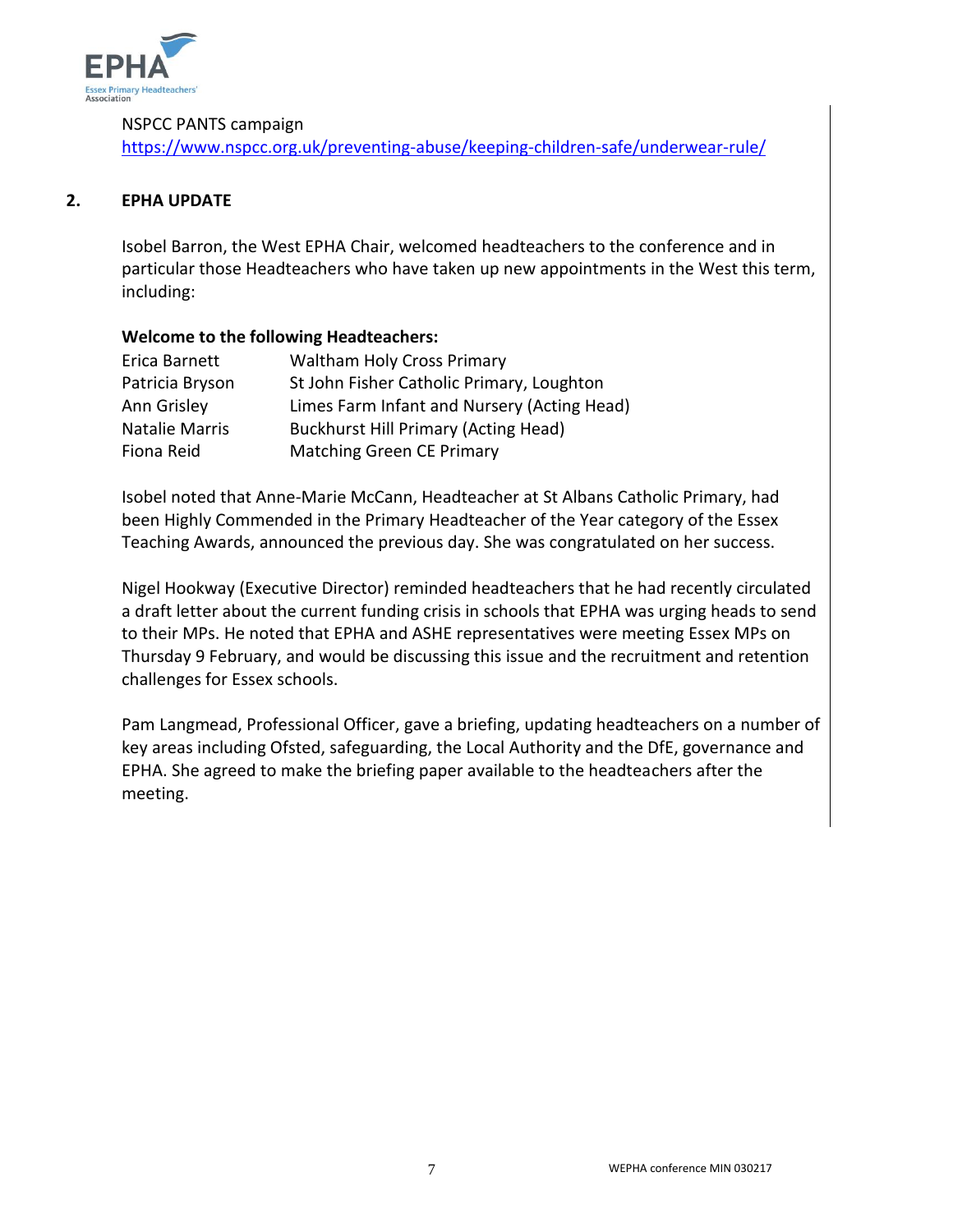

### **3. DATES AND TIMES OF FUTURE MEETINGS 2016/17 AND 2017/18**

#### **WEST meetings with the Local Authority officers-at the Weston Homes Business Centre, Takeley**

Wednesday 1 March 2017 Wednesday 21 June 2017 Wednesday 15 November 2017 Wednesday 28 February 2018 Wednesday 20 June 2018

#### **WEPHA Conferences, Manor of Groves**

Friday 19 May 2017 Friday 22 September 2017 Friday 2 February 2018 Friday 18 May 2018 **Deputy Headteachers' Annual Conference** Friday 14 October 2016 Weston Homes Community Stadium **Headteachers' Annual Conference 2017** Friday 17 March 2017 Stock Brook Country Club, Nr Billericay

#### **Coaching for the Soul**

EPHA will be running a number of "Coaching for the Soul" sessions, delivered by Viv Grant, Integrity Coaching, in the summer term. **The West session will be on Friday 9 June 2017 at the Manor of Groves.** This interactive workshop session is designed to offer Head Teachers a chance to connect, share experiences of school leadership and explore the benefits of coaching as a leadership support mechanism.

The session will also offer Headteachers the space and time to reflect on '*What Matters Most in School Leadership*'. As such, the session will consider what it means to '*Take care of the Soul in the role'* and actively meet the emotional, mental and vocational needs of school leaders.

This interactive workshop will demonstrate how coaching has the power to help school leaders:

- *increase their levels of emotional resilience*
- *maintain a deep connection with their core values and ability to make decisions that are more aligned to who they are and who they want to be*
- *heighten their levels of self-awareness, self-management and their ability to cope more effectively with the stresses of the role*
- *Maximise feelings of professional satisfaction and fulfilment*
- *Find ways for re-discovering their joy and passion for the profession*

The session will also offer a chance for Head teachers to ask any questions that they might have about the coaching process and how it supports individual and whole school improvement.

Please let Pam know if you want to be added to the waiting list –and pencil the date into your diary.